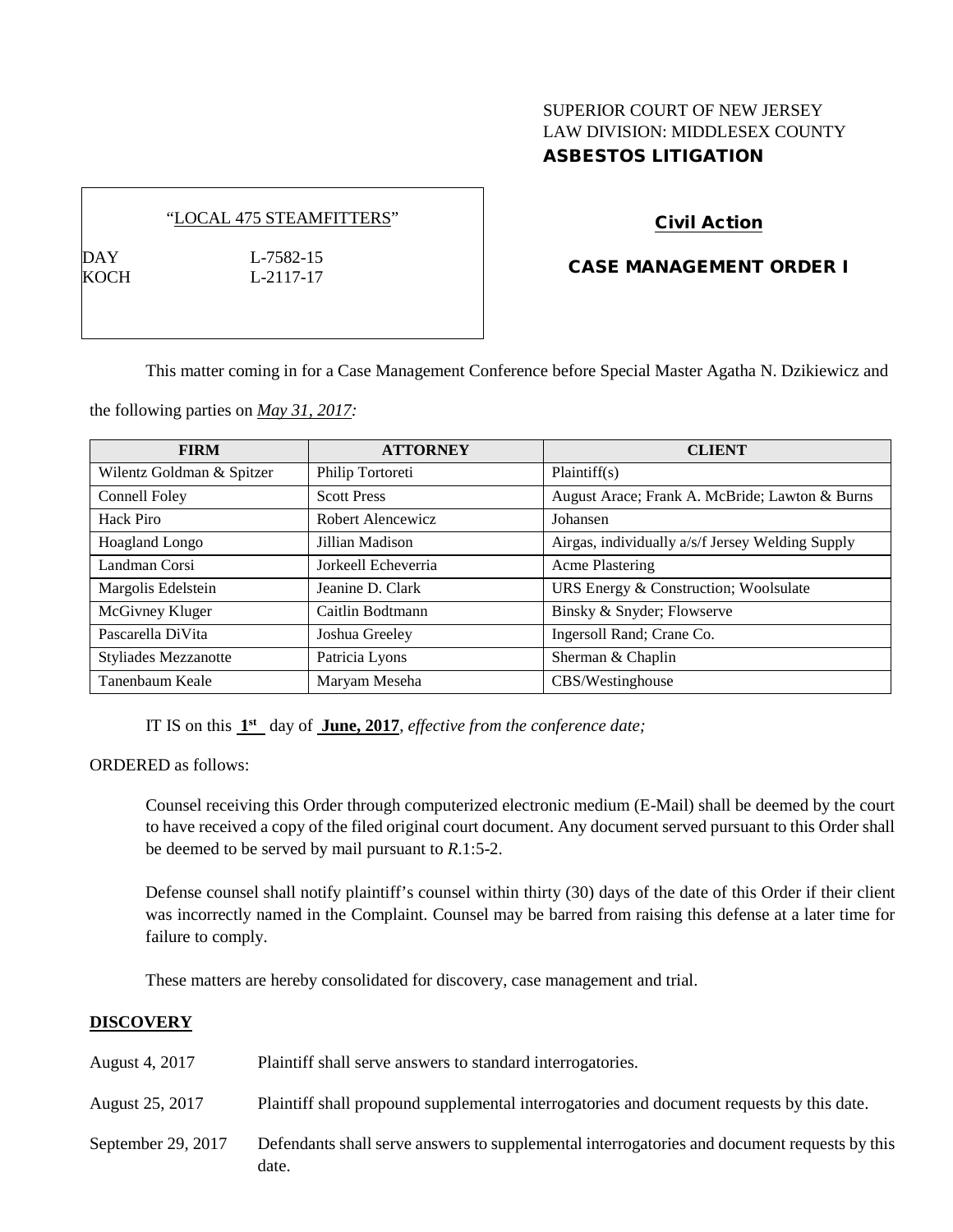| August 25, 2017    | Defendants shall propound supplemental interrogatories and document requests by this date.                                                                                                                  |
|--------------------|-------------------------------------------------------------------------------------------------------------------------------------------------------------------------------------------------------------|
| September 29, 2017 | Plaintiff shall serve answers to supplemental interrogatories and document requests by this<br>date.                                                                                                        |
| October 31, 2017   | Plaintiff depositions shall be concluded by this date. Plaintiff's counsel shall contact the<br>Special Master within one week of this deadline if plaintiff depositions are not completed by<br>this date. |
| November 30, 2017  | Fact discovery, including depositions, shall be completed by this date. Plaintiff's counsel shall<br>contact the Special Master within one week of this deadline if all fact discovery is not<br>completed. |
| November 30, 2017  | Depositions of corporate representatives shall be completed by this date.                                                                                                                                   |

### **EARLY SETTLEMENT**

December 15, 2017 Settlement demands shall be served on all counsel and the Special Master by this date.

### **SUMMARY JUDGMENT MOTION PRACTICE**

| January 5, 2018   | Plaintiff's counsel shall advise, in writing, of intent not to oppose motions by this date. |
|-------------------|---------------------------------------------------------------------------------------------|
| January 19, 2018  | Summary judgment motions shall be filed no later than this date.                            |
| February 16, 2018 | Last return date for summary judgment motions.                                              |

### **MEDICAL DEFENSE**

- August 4, 2017 Plaintiff shall serve executed medical authorizations (along with answers to interrogatories) by this date.
- August 4, 2017 Plaintiff shall serve a diagnostic medical report and any medical records in plaintiff's possession by this date.
- March 16, 2018 Plaintiff shall serve medical expert reports by this date.
- May 11, 2018 The defense medical examination of plaintiff(s) shall be completed by this date.
- June 15, 2018 Defendants shall identify its medical experts and serve medical reports, if any, by this date. In addition, defendants shall notify plaintiff's counsel (as well as all counsel of record) of a joinder in an expert medical defense by this date.

### **LIABILITY EXPERT REPORTS**

- March 16, 2018 Plaintiff shall identify its liability experts and serve liability expert reports or a certified expert statement by this date or waive any opportunity to rely on liability expert testimony.
- June 15, 2018 Defendants shall identify its liability experts and serve liability expert reports, if any, by this date or waive any opportunity to rely on liability expert testimony.

\_\_\_\_\_\_\_\_\_\_\_\_\_\_\_\_\_\_\_\_\_\_\_\_\_\_\_\_\_\_\_\_\_\_\_\_\_\_\_\_\_\_\_\_\_\_\_\_\_\_\_\_\_\_\_\_\_\_\_\_\_\_\_\_\_\_\_\_\_\_\_\_\_\_\_\_\_\_\_\_\_\_\_\_\_\_\_\_\_\_\_\_\_\_\_\_\_\_\_\_\_\_\_\_\_\_\_\_\_\_